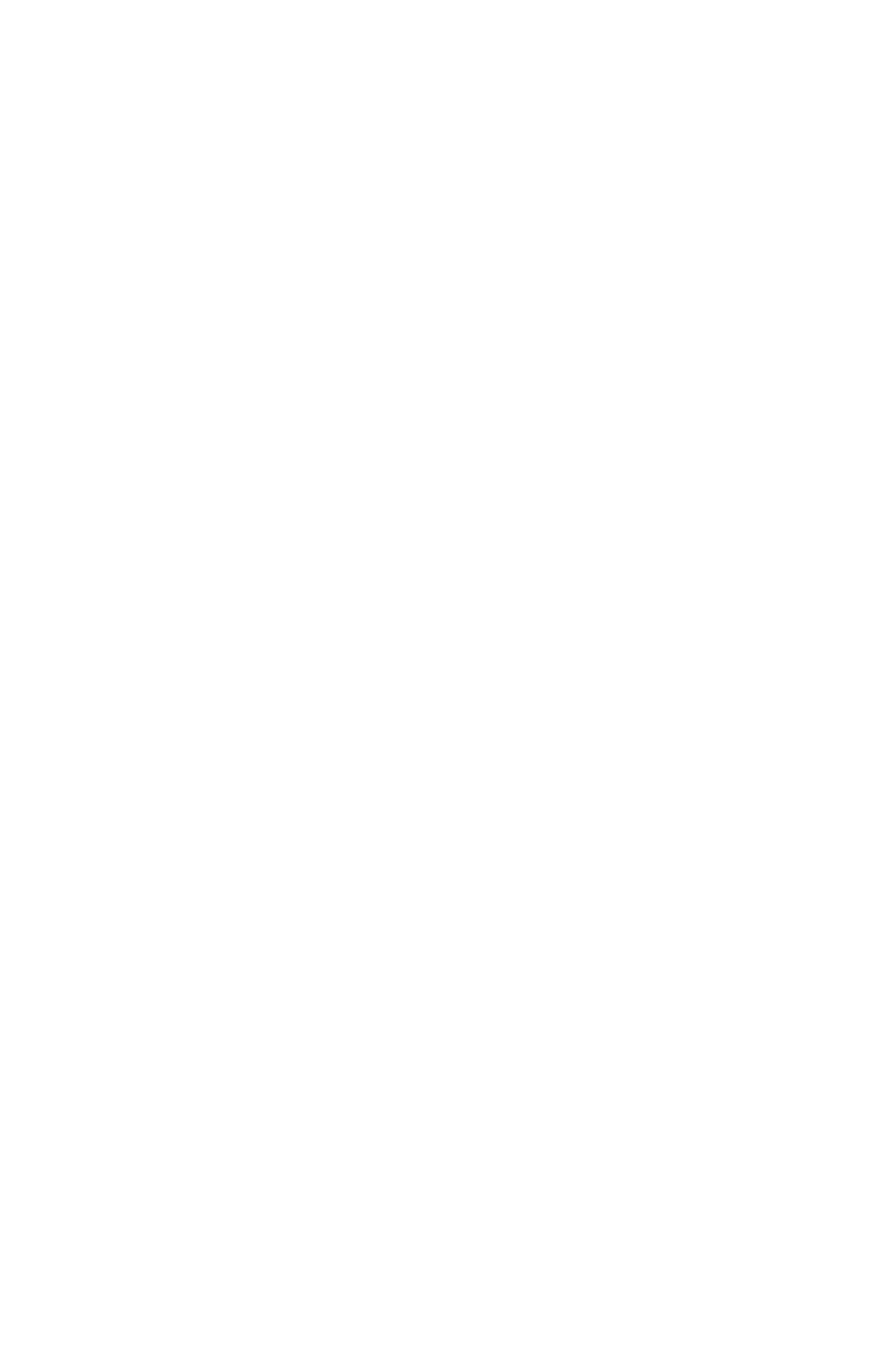## *DESCRIPTION OF THE PHANTOM*

For all computed tomography systems, the Food and Drug Administration recommends measuring the CT Dose Index. Each section of the CIRS CT Dose Phantom can provide separate dose information. The user can also measure maximum, minimum and mid-range values of the nominal tomographic section thickness when performing dose profile measurements.

The phantom consists of a set of nesting 15 cm thick solid PMMA cylinders measuring 16 cm (head) and 32 cm (body) in diameter. The adult head cylinder is also suitable for pediatric body measurements. Our Model 007A includes a third nesting cylinder measuring 10 cm in diameter for pediatric head measurements. Handles on the body and head are provided for ease in handling and maneuverability.

Through holes measuring 1.31 cm in diameter will accommodate standard CT "pencil" ion chambers. Acrylic rods are provided to plug the holes when not in use. The acrylic rods are machined to receive TLDs.

The Model 007A CT Dose Phantom is manufactured to comply with the FDA's performance standard, 21 CFR 1020.33 that details the measurement requirements.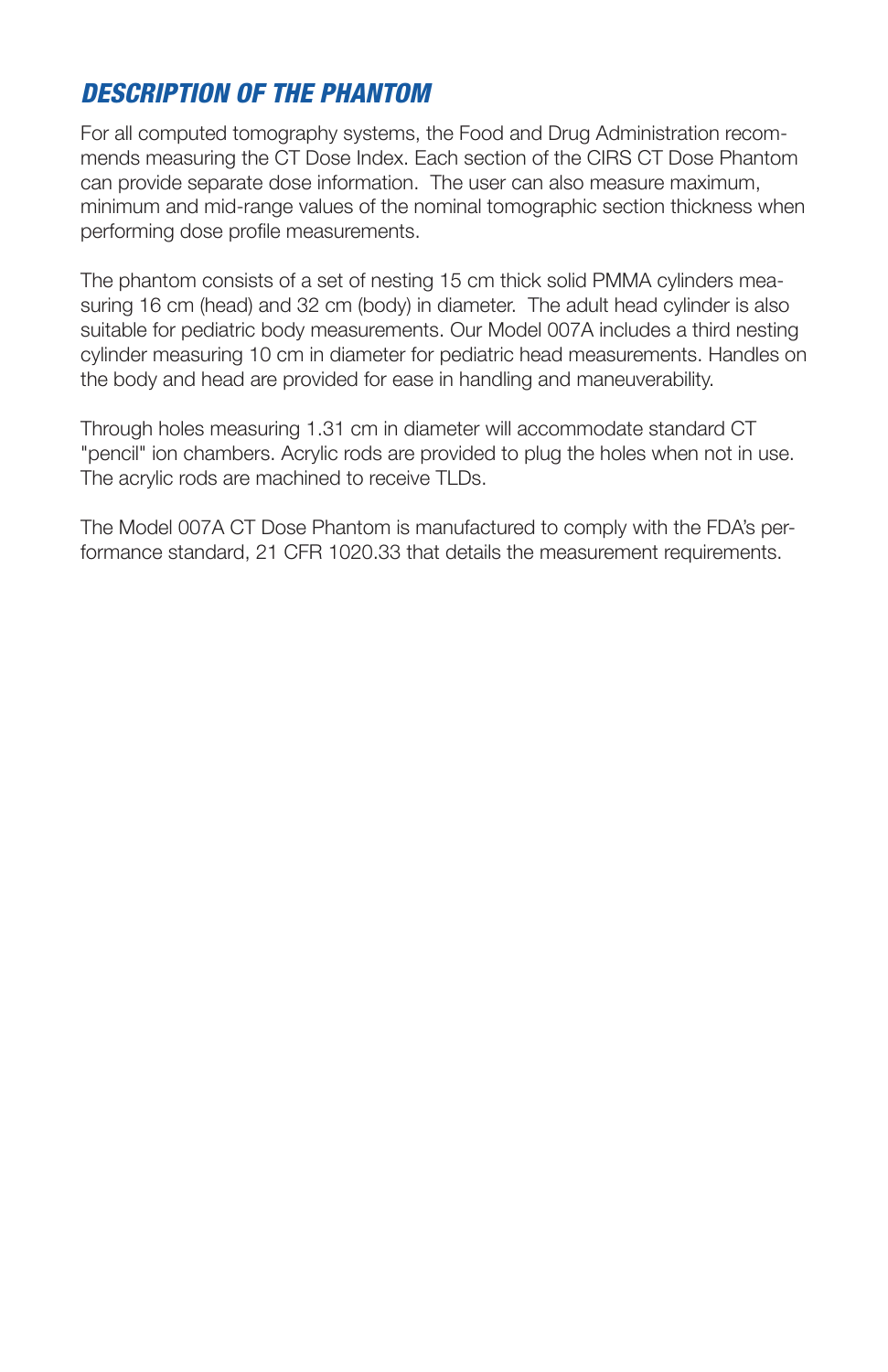# *SPECIFICATIONS*

#### Model 007A

| Dimensions: | 32 cm x 32 cm x 15 cm              |
|-------------|------------------------------------|
|             | $(12.6" \times 12.6" \times 5.9")$ |
|             |                                    |

Weight: 29 lbs. (13 kg)

Materials: PMMA

#### Model 007A Includes

| 0TY | <b>DESCRIPTION</b>             |
|-----|--------------------------------|
|     | <b>Abdominal Cylinder</b>      |
|     | <b>Adult Head Cylinder</b>     |
|     | <b>Pediatric Head Cylinder</b> |
| 13  | Acrylic Rods*                  |
|     | Base/ Cradle                   |
|     | Foam-Lined Carry Case          |
|     | <b>User Guide</b>              |
|     | 60-Month Warranty              |

\* Replacement Part No. 007-02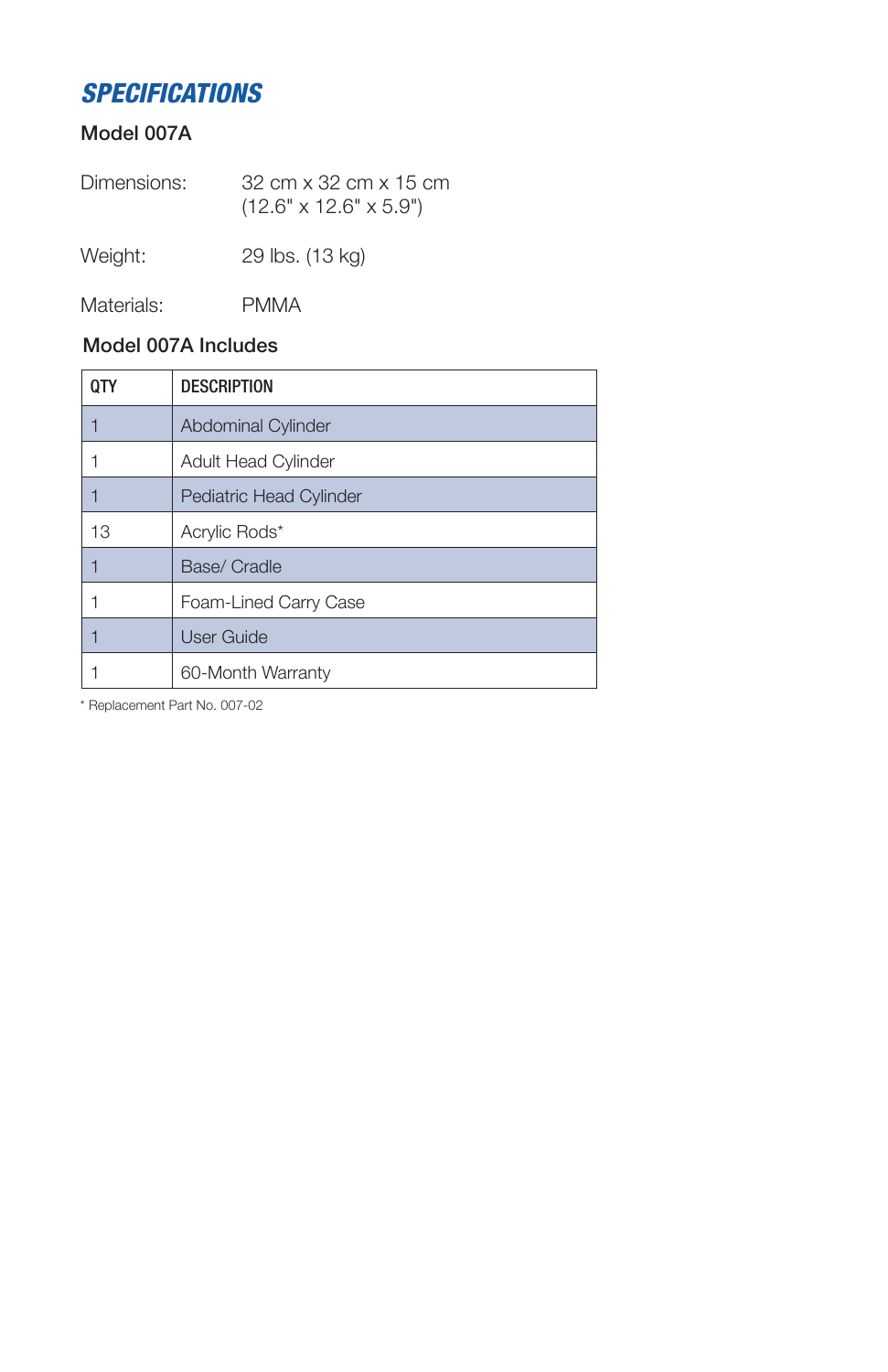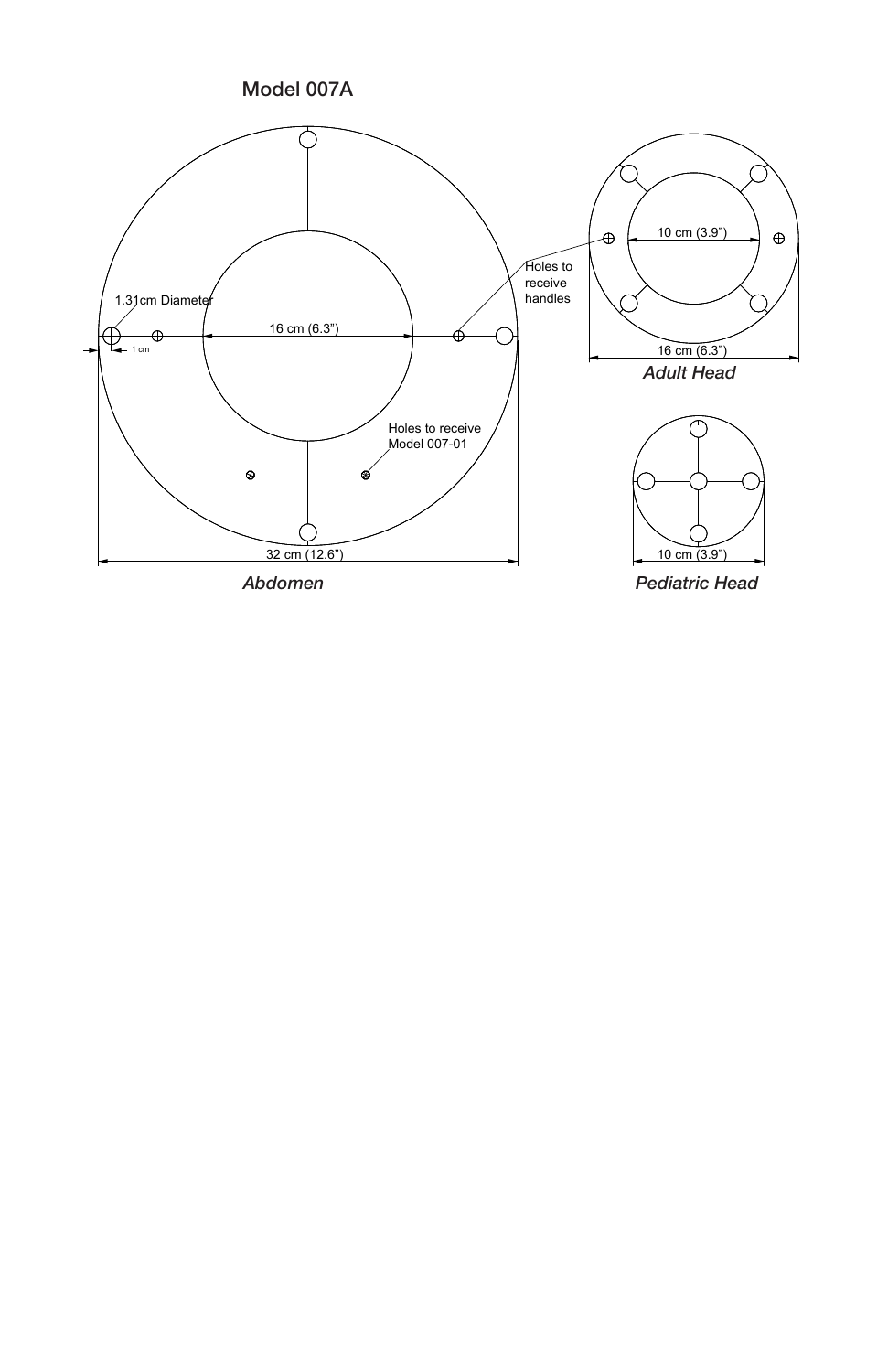

\*An optional Support Bracket, Model 007-01, can be used to suspend the CT Dose Phantom above the imaging couch and align it along the axis of X-ray tube rotation. This enables the phantom to be used to assess CT dose in helical mode or any mode that requires the extended travel of the imaging couch or a wide beam. This set-up might be used to address the dosimetry approach described in TG111. An additional application of the support bracket is to provide a body to simulate continuous scatter radiation from the patient during helical CT for dose safety measurements inside and outside the exam room.

## *TECHNICAL INFORMATION*

For specific instructions regarding the use of your CT Dose Phantom, please refer to 21CFR1020.33 Computed tomography (CT) equipment of the Federal Register.

# *CARE AND HANDLING*

Do not use any solvent or solvent based products to clean your phantom. Use mild soapy water in the event that cleaning is necessary.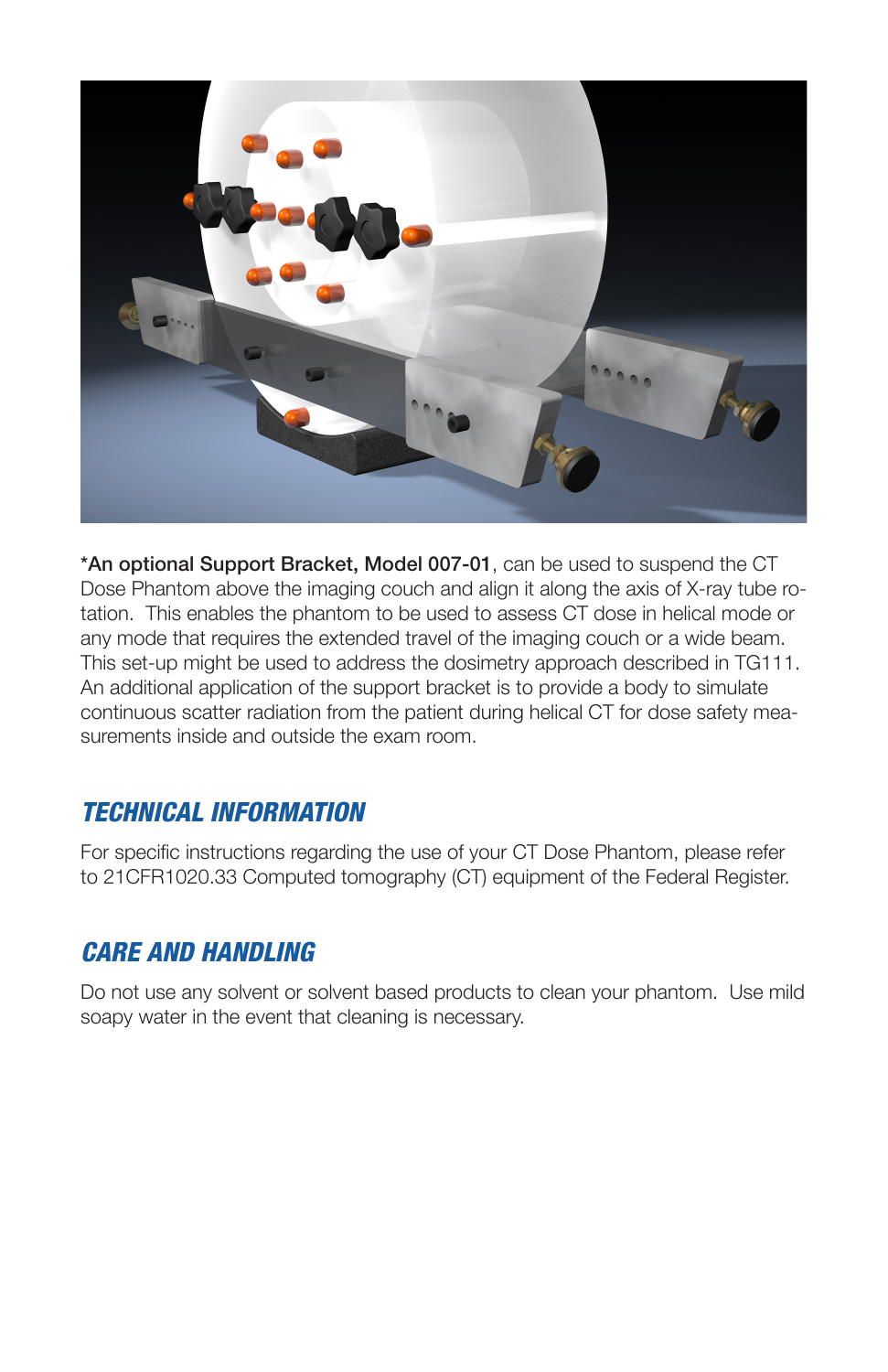## *WARRANTY*

All standard CIRS products and accessories are warranted by CIRS against defects in material and workmanship for a period as specified below. During the warranty period, the manufacturer will repair or, at its option, replace, at no charge, a product containing such defect provided it is returned, transportation prepaid, to the manufacturer. Products repaired in warranty will be returned transportation prepaid.

There are no warranties, expressed or implied, including without limitation any implied warranty of merchantability or fitness, which extend beyond the description on the face hereof. This expressed warranty excludes coverage of, and does not provide relief for, incidental or consequential damages of any kind or nature, including but not limited to loss of use, loss of sales or inconvenience. The exclusive remedy of the purchaser is limited to repair, recalibration, or replacement of the product at manufacturer's option.

This warranty does not apply if the product, as determined by the manufacturer, is defective because of normal wear, accident, misuse, or modification.

#### Non-Warranty Service

If repairs or replacement not covered by this warranty are required, a repair estimate will be submitted for approval before proceeding with said repair or replacement.

#### **Returns**

If you are not satisfied with your purchase for any reason, please contact your local distributor prior to returning the product. Visit https://www.cirsinc.com/distributors/ to find your local distributor. If you purchased your product direct through CIRS, call Customer Service at 800-617-1177, email rma@cirsinc.com, or fax an RMA request form to 757-857-0523. CIRS staff will attempt to remedy the issue via phone or email as soon as possible. If unable to correct the problem, a return material authorization (RMA) number will be issued. Non-standard or "customized" products may not be returned for refund or exchange unless such product is deemed by CIRS not to comply with documented order specifications. You must return the product to CIRS within 30 calendar days of the issuance of the RMA. All returns should be packed in the original cases and or packaging and must include any accessories, manuals and documentation that shipped with the product. The RMA number must be clearly indicated on the outside of each returned package. CIRS recommends that you use a carrier that offers shipment tracking for all returns and insure the full value of your package so that you are completely protected if the shipment is lost or damaged in transit. If you choose not to use a carrier that offers tracking or insure the product, you will be responsible for any loss or damage to the product during shipping. CIRS will not be responsible for lost or damaged return shipments. Return freight and insurance is to be pre-paid.

#### With RMA number, items may be returned to:

**CIRS Receiving** 900 Asbury Ave, Norfolk, Virginia, 23513 USA

| Product                        | <b>Warranty Period</b> |
|--------------------------------|------------------------|
| l Model 007A - CT Dose Phantom | 60 Months              |